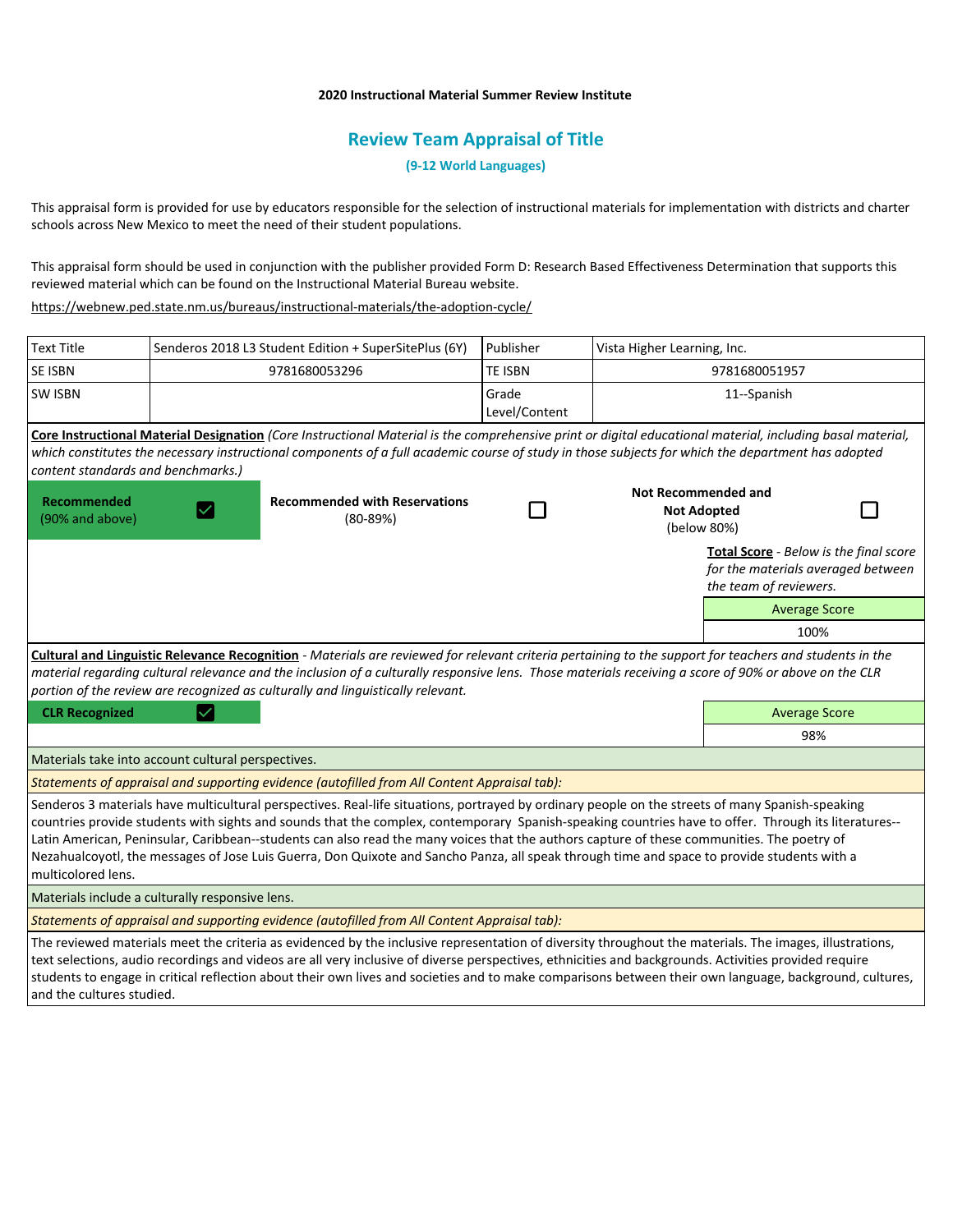**Standards Review** *- Materials are reviewed for alignment with the state adopted content standards, benchmarks and performance standards.*

Average Score 100%

Materials align with grade level standards overall.

*Statements of appraisal and supporting evidence:* 

Senderos 3 is aligned with grade level standards by providing strategies tailored specifically to build students' language and cultural competencies. The five C's of foreign language standards are carefully addressed: communication, culture, connections, comparisons, and communities.

Materials align with communication standards.

*Statements of appraisal and supporting evidence:* 

Senderos Level 3 materials align with communication standards in all four skills. The materials reviewed provide multiple and varied opportunities for students to learn to speak, listen with comprehension, read and write Spanish as it is used in academic and real-life settings.

Materials align with cultures standards.

*Statements of appraisal and supporting evidence:* 

The materials reviewed meet the cultures standards as evidenced by the diverse cultural representation within the texts (written, audio, visual & video), activities and lesson objectives. Students are provided with opportunities to demonstrate cultural competence and reflect on their own cultures while making comparisons to cultures featured in the curriculum.

Materials align with connections standards.

*Statements of appraisal and supporting evidence:* 

Materials are aligned with connections standards. Students are able to build, reinforce, and expand on their knowledge of other subject areas while using the target language. Students are also able to develop their critical thinking skills when they participate in conversations or projects where they need to solve problems creatively.

Materials align with comparisons standards.

*Statements of appraisal and supporting evidence:* 

Materials reviewed for Senderos Level 3 align with the comparisons standards. Students are challenged to compare different perspectives, ways of life, dialects, traditions, foods, and grammatical constructs as used in the various Spanish-speaking countries.

Materials align with communities standards.

*Statements of appraisal and supporting evidence:* 

The materials reviewed meet the communities standards as evidenced by the selection of resources and activities that promote the development of skills that students will use to connect with communities both locally and globally. Teachers are provided with clear instructional strategies and objectives to help facilitate student interaction, collaboration, goal setting and reflection throughout the learning process.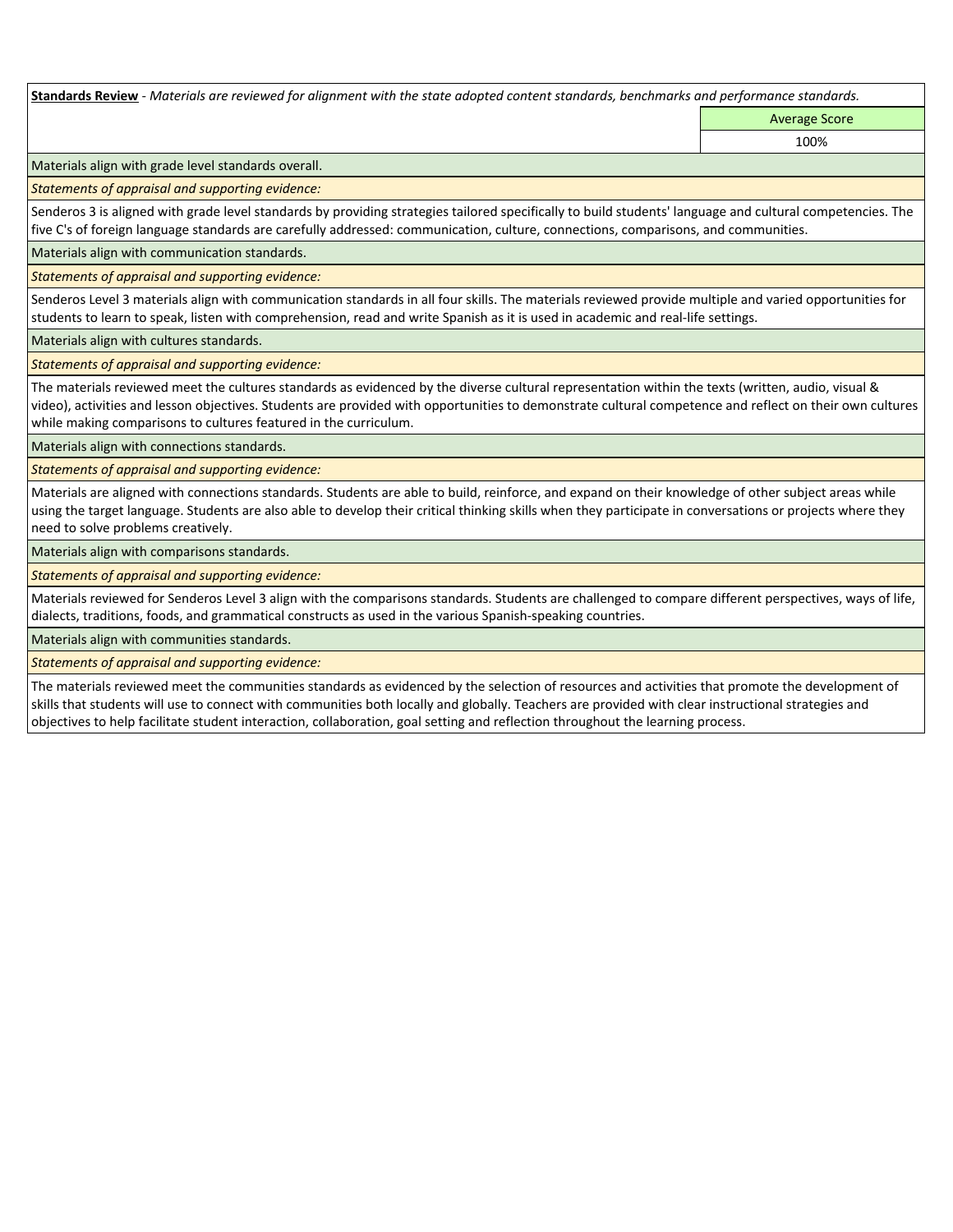**WL Content Review** *- Materials are reviewed for relevant criteria pertaining to the support for teachers and students in the specific content area reviewed.*

Average Score

100%

Materials provide a selection and range of high-quality texts worthy of students' time and attention, exhibiting exceptional craft and thought and/or providing useful information.

*Statements of appraisal and supporting evidence:* 

Materials provide content that is rich and well crafted with authentic text available in a variety of informational text: newspaper articles, editorials, literary nonfiction, essays, etc. with specific strategies that are useful in all content areas.

Questions in the materials are high-quality text-dependent and text-specific questions. The overwhelming majority of these questions are text-specific and draw student attention to the particulars in the text.

*Statements of appraisal and supporting evidence:* 

Students who use the Senderos 3 materials will be faced with reading narratives in different genres and for different purposes. The questions in the materials are thought-provoking and demand a close-read from students. Questions are text-specific, whether the text is informational or literary, students need to use various reading strategies to engage and decode the messages that illustrations, maps, charts, word banks and other graphics offer on the page.

Materials provide scaffolding and supports to enable students' learning of World Languages.

*Statements of appraisal and supporting evidence:* 

The materials reviewed provide scaffolding and supports to enable students' learning of World Languages as evidenced by the activities and strategies available to students and teachers in both print and digital formats. The selection of complex texts is accompanied by several pre and post reading/listening/viewing activities as well as vocabulary development exercises and comprehension based on depth of knowledge. The series of curriculum is color coded to assist with organization and orientation within the materials, and the color-coding scheme is carried out throughout the entire series levels 1-5.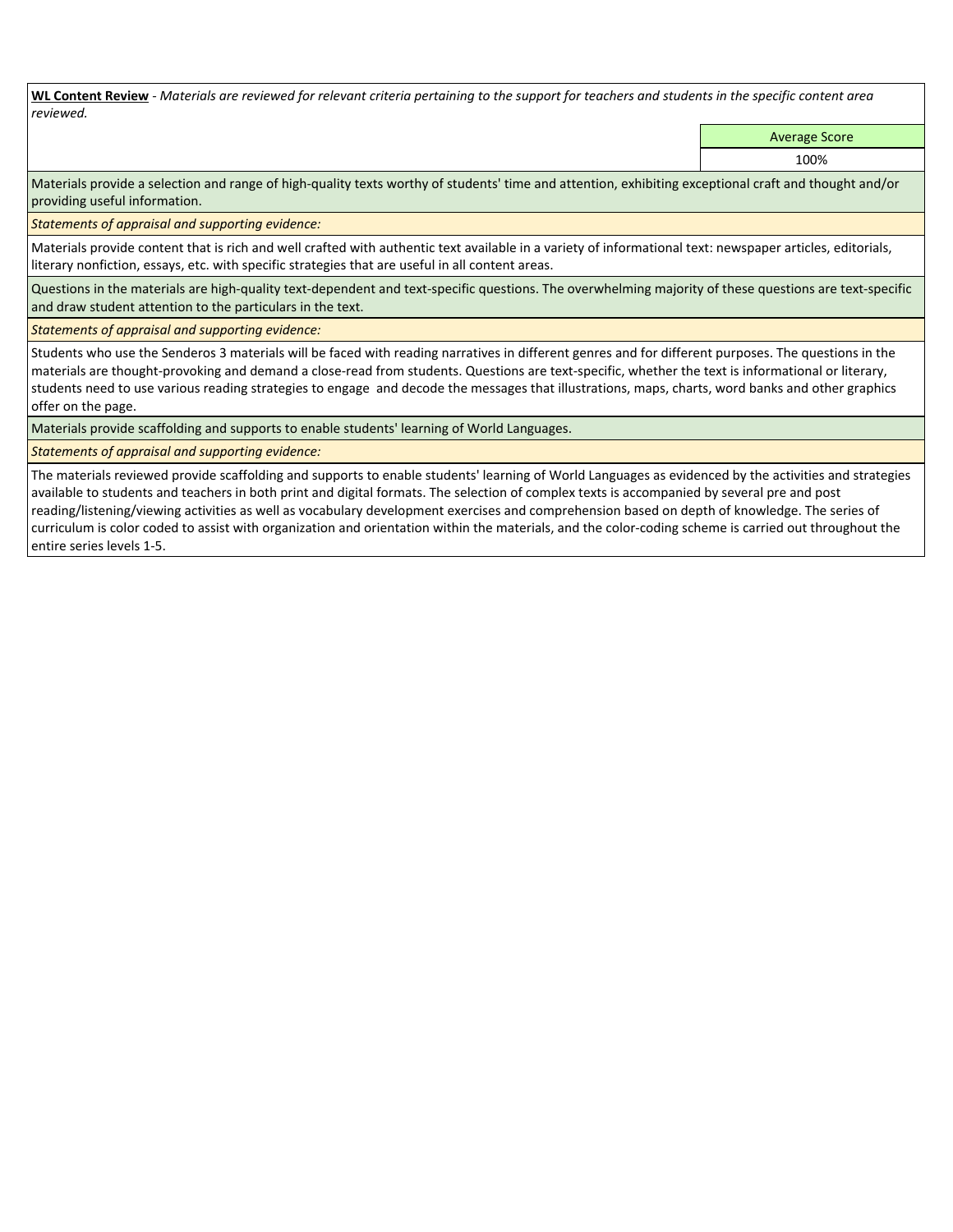**All Content Review** *- Materials are reviewed for relevant criteria pertaining to the support for teachers and students in the material regarding the progression of the standards, lesson structure, pacing, assessment, individual learners and cultural relevance.*

Average Score

99%

Materials are coherent and consistent with the high school standards that all students should study in order to be college and career ready.

*Statements of appraisal and supporting evidence:*

Materials are coherent and make meaningful connections that allow students to learn by providing opportunities to engage in the target language in interpretive, interpersonal and presentational activities. Students are able to learn not only Spanish, but are also able to enrich their lives with real life conversations and the diverse culture of the Spanish speaking world.

Materials are well designed and take into account effective lesson structure and pacing.

*Statements of appraisal and supporting evidence:*

The Senderos 3 materials take into account effective lesson structure and pacing. Each lesson follows the same organizational plan and this is communicated to the teacher and students on the first page of the lesson. For example, each lesson has five segments: Contextos, Fotonovela, Cultura, Estructura, and Adelante. The Communicative Goals and Essential Questions are on the same first page of every lesson. Each lesson begins by introducing the target vocabulary in a contextualized format. This is followed by practice exercises, extended reading and writing activities. The fotonovela further illustrates how the target vocabulary is utilized in a conversation. Orthography and pronunciation are an integral part of the conversational setting that follows the fotonovela and precedes a cultural reading. Grammar is introduced and practiced within the section called Estructura and many activities allow the student to practice using them in real-life situations. A self-evaluation for the student is placed after Estructura. More reading and writing opportunities follow. Then the audiovisual experiences with videos and videoclips and self-recordings online are available for students and teacher. Pacing guides are included online in the Teacher's resources. An experienced teacher will have copious material to enjoy for each lesson.

Materials support teacher planning, learning, and understanding of the standards.

*Statements of appraisal and supporting evidence:*

The materials reviewed include pacing guides and lesson plans for teachers, and clearly outlined lesson objectives for students at the beginning of each unit. Strategies to support equitable access to the content of the materials are provided in the TE and the online resources to allow for differentiation of instruction. The TE also includes a well-organized, clear & concise, color-coded scope and sequence to demonstrate how this set of materials (Senderos 3) fits in to the complete series offered by this publisher.

Materials offer teachers resources and tools to collect ongoing data about student progress on the standards.

*Statements of appraisal and supporting evidence:*

Senderos 3 teacher resources online include teacher guidelines for the use of embedded technology to support and enhance student's learning and academic progress. Oral testing alternative suggestions, pacing guides and IPA's are some of the tools available to students.

Materials support effective use of technology to enhance student learning. Digital materials are accessible and available in multiple platforms.

*Statements of appraisal and supporting evidence:*

Senderos 3 includes teacher resources online that includes teacher guidelines for the use of embedded technology to support and enhance student's learning and academic progress. Oral testing alternative suggestions, pacing guides and IPA's are some of the tools available to students. Students and teachers have use of a voice board that allows for self-recording; this allows students to hear progress in listening skills and in pronunciation accuracy. For the native and heritage speakers, the same self-recording component allows for other skills, like organization and coherence or use of academic vocabulary, to be assessed.

Materials can be easily customized for individual learners.

*Statements of appraisal and supporting evidence:* 

The materials reviewed meet the criteria as evidenced by the provided instructional strategies for teachers to use when customizing instruction for the diverse classroom setting. Instructional strategies include grouping strategies, TPR, adaptations for Heritage Learners and personal goal setting and reflection.

Materials give all students extensive opportunities and support to explore key concepts.

*Statements of appraisal and supporting evidence:*

Materials provide extensive opportunities and support to students to explore the key concepts of the Spanish language. Each lesson is well organized into color coded strands and provides teaching options on how to integrate and address the various learning styles, and at the same time motivate heritage speakers to be part of the learning process.

Materials take into account cultural perspectives.

*Statements of appraisal and supporting evidence:*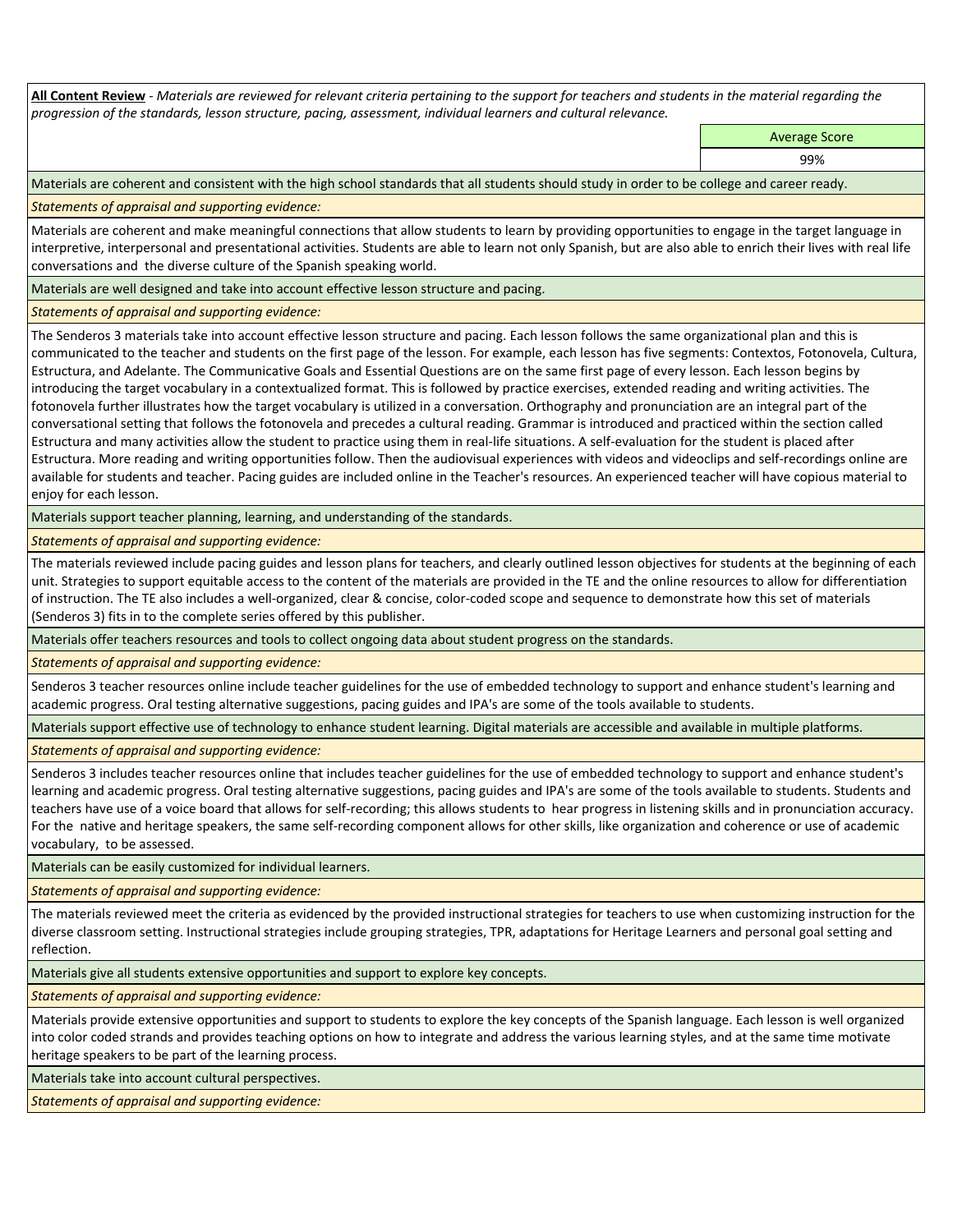Senderos 3 materials have multicultural perspectives. Real-life situations, portrayed by ordinary people on the streets of many Spanish-speaking countries provide students with sights and sounds that the complex, contemporary Spanish-speaking countries have to offer. Through its literatures-- Latin American, Peninsular, Caribbean--students can also read the many voices that the authors capture of these communities. The poetry of Nezahualcoyotl, the messages of Jose Luis Guerra, Don Quixote and Sancho Panza, all speak through time and space to provide students with a multicolored lens.

Materials include a culturally responsive lens.

*Statements of appraisal and supporting evidence:*

The reviewed materials meet the criteria as evidenced by the inclusive representation of diversity throughout the materials. The images, illustrations, text selections, audio recordings and videos are all very inclusive of diverse perspectives, ethnicities and backgrounds. Activities provided require students to engage in critical reflection about their own lives and societies and to make comparisons between their own language, background, cultures, and the cultures studied.